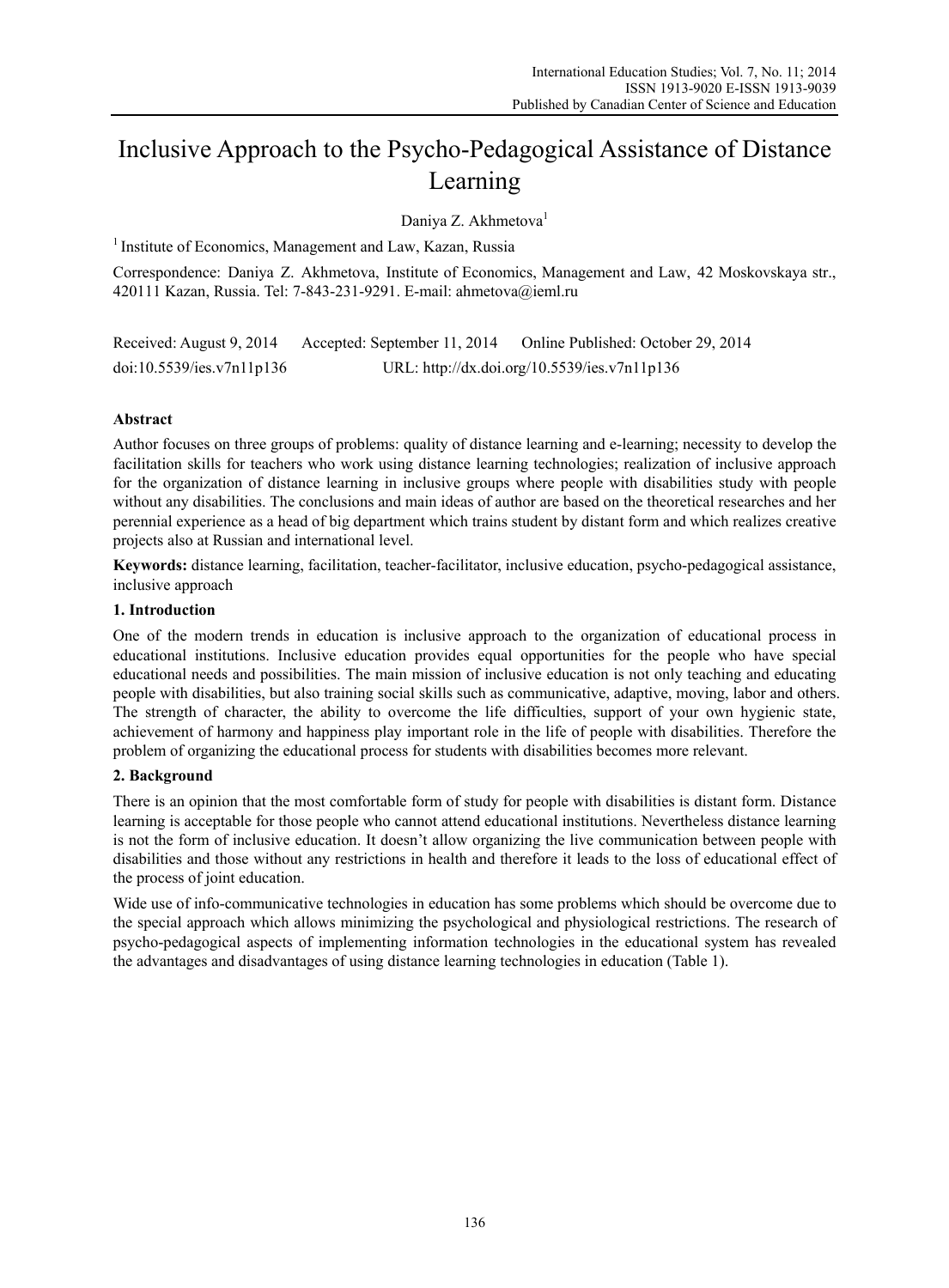Table 1. Advantages and disadvantage if using distance learning technologies

| Advantages                                                                                                                                              | Disadvantages                                                                                                                                                                                                                                 |
|---------------------------------------------------------------------------------------------------------------------------------------------------------|-----------------------------------------------------------------------------------------------------------------------------------------------------------------------------------------------------------------------------------------------|
| 1. Using computers in order to intensify the educational                                                                                                | 1. Health impairments (vision, cardiovascular disease,                                                                                                                                                                                        |
| process.                                                                                                                                                | scoliosis, etc.).                                                                                                                                                                                                                             |
| 2. Addressing the employment challenge of children and                                                                                                  | 2. Internet-addiction which leads to the physical and                                                                                                                                                                                         |
| young people (computer games, the Internet).                                                                                                            | mental disorders.                                                                                                                                                                                                                             |
| 3. The opportunity to communicate with the peers and<br>people from all over the world (social networks such as<br>Facebook, My world and many others). | 3. Probability to be in a dysfunctional Internet<br>environment (harmful blogs, websites, etc.).                                                                                                                                              |
| 4. Unlimited communications through the Internet.                                                                                                       | 4. Problems of social infantilism in "native" society;                                                                                                                                                                                        |
| Expanding the boundaries of knowledge.                                                                                                                  | problems of adaptation to life; social immaturity.                                                                                                                                                                                            |
| 5. More democratic and «pure» forms and technologies of                                                                                                 | 5. Unilateral control and limited opportunities to identify                                                                                                                                                                                   |
| learning and knowledge control (testing, Internet-learning,                                                                                             | personal qualities and knowledge in the educational                                                                                                                                                                                           |
| $etc.$ ).                                                                                                                                               | process.                                                                                                                                                                                                                                      |
| 6. Opportunity of wide implementing of the distance<br>learning technologies in the educational process.                                                | 6. Insufficiency of law basis of distance learning.                                                                                                                                                                                           |
| 7. Distance learning is developed under the term «distance<br>educational technologies».                                                                | 7. Distance learning is the form of education along with<br>full-time, part-time of education in such countries as<br>Kazakhstan, Kyrgyzstan, Belarus, while in Russia<br>distance learning includes using distance learning<br>technologies. |

Distance learning is a system and process of learning where the teacher and the students are geographically separated and therefore rely on the electronic and printed manuals for the organization of the educational process; distance learning includes remote teaching (activity of the teacher in the learning process) and learning (cognitive activity of students) processes. Training in using distance learning technologies can provide the quality of students' knowledge due to the presence of psycho-pedagogical support of this system and development of each individual component of the system.

Each educational institution has its own distance learning system, its own educational environment that provides a certain level of quality of education. The organizers of the distance learning while modeling the system must provide possible approaches and techniques of diagnostics and psycho-pedagogical support of the learning process in order to ensure its quality.

Distance learning is realized using information technologies. In some cases information technologies are understood as certain research area, in others - a particular way of working with the information, as well as complex of knowledge about the ways of working with information resources; the method and means of data collection, processing and transmission of information to obtain new information on the object of study. Thus, we understand information technology as a pedagogical technology, which is characterized by a variety of means of communication and provision of information to the user (customer services) with the help of software and hardware (movies, audio, video, computers, and telecommunications networks). It is also important to highlight the availability of communication through interactive programs, which are widely used in training with the use of multimedia, virtual reality systems. They allow to use the text, graphics, video and animation in the dialogue, and thereby to expand the scope of the computer in the learning process. In such systems the illusion of "user's location" among other members of the virtual world is created.

Increased popularity of distance learning is associated primarily with the development of modern information technology that can provide "presence effect" in the classroom of learner. These technologies are implemented into all spheres of human activities, as it is obvious that you need to learn permanently in order to keep pace with the rapidly changing world, and distance learning form of education - one of the acceptable forms of education that allows you to "catch up with the fleeing time".

In order to determine the students' opinion regarding online education we have carried a survey among 2700 students, which included 5 questions. Online students were asked the following questions: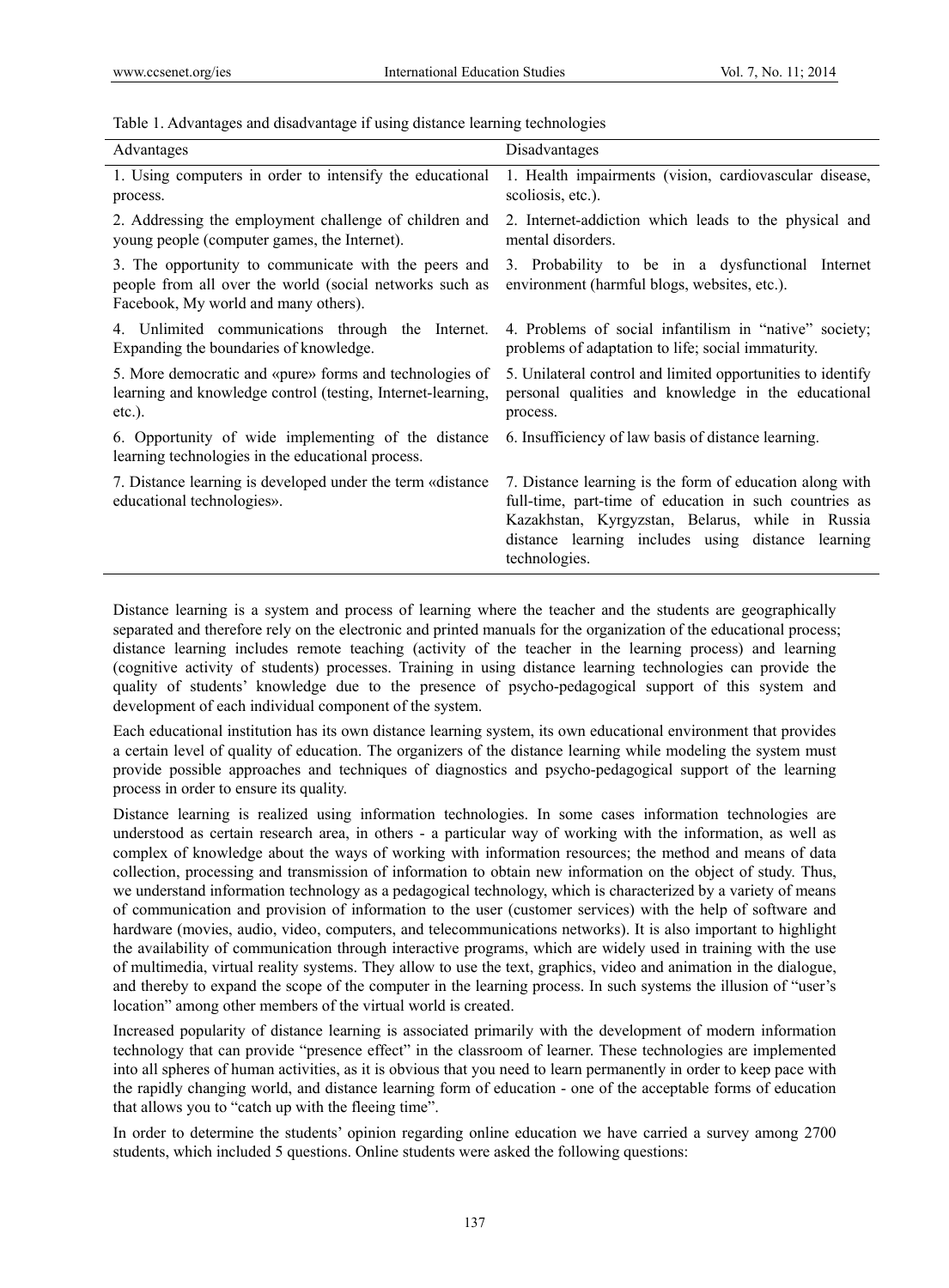- Why did you choose an online course?
- What are the advantages of online learning?
- What new competences do you acquire?
- What social skills do you acquire?
- How often do you use Skype or OpenMeetings?

## Summary of results

The main reasons for students choosing online education were employment and family responsibilities (maternity leave, small kids, and large families). Most of the university's online students live in remote regions of Russia or in neighboring countries. Therefore this form of study is very convenient for the students who live far from the institute.

- More than 70% of the students in the study stated that their main motivation for studying online was "The possibility to study at any convenient time." Moreover, most students considered that their computer skills/digital literacy had improved due to distance learning.
- "Does distance learning help you widen your opportunities in life and career?" 83 % of students replied positively. In Russia, as abroad, social networks are used in the learning process.
- 97 % of online students use learning communities in social networks. 62.5% of students use My world (Moй Мир http://corp.mail.ru/), 12.5% use Twitter and the remaining 25% use Facebook and Odnoklassniki.ru.
- A separate study was carried out at the Institute among Malagasy students who study Russian language on-line. These students had poor computer skills at the start of the online course but at the end of the course the students remarked that distance learning had enabled them to raise their level of computer literacy and digital skills as well as being able to apply the knowledge they gained in everyday situations. 90 % of the Malagasy students used forums, chat and e-meeting tools like OpenMeetings and Skype during the learning process.

The century-old teaching experience shows that good education can be obtained only due to the presence of teaching materials and textbooks, due to educational interaction between teacher and student. Such contact in distance learning is quite limited; therefore this interaction should be implemented into the information technologies which are used in distance learning. In contradistinction to the printed textbooks it is easy to realize the elements of such dialogue through computer technologies.

Distance learning also involves self-education. However we exclude the possibility just of independent studying of educational programs. Nowadays in Russia there are insufficient means of transmitting information, the culture of information exchange is not high. Most students for example with the first higher education and work experience possess the skills of self-teaching. High school alumni do not have sufficient experience in organizing their own learning activities. While creating a distance learning system this circumstance should be taken into account.

While choosing the future profession which is provided by various methods of distance learning a person first follows to his/her natural inclinations, identity. This means that professional orientation is the leading component of individualization of learning, it gives the real opportunities for the effective use of intellectual potential, for the targeted development of abilities through the system of individual tasks for students. The main positive point is that the distance learning technologies develop the student's responsibility and cause the need not only to acquire knowledge independently, but also to apply them to solve specific professionally significant situations in life.

Nowadays there are many researches on the organizational, technical, contextual aspects of e-learning. Polat et al. (2004) outlines several approaches to the organization of the educational process with the use of e-learning which has huge resources (technical and informational). She convincingly argues that computer telecommunications, information resources and Internet services allow realizing a fundamentally new approach to training and educating of students. Such approach is based on a broad communication, rapprochement, erasing the boundaries between individualities; on the free exchange of opinions, ideas, on the natural desire to learn new things and expand their horizons. It is based on real research methods of scientific or creative teacher's laboratory, it allows studying the laws of nature, the basics of technology, social phenomena in their dynamics during the process of solving vital problems, and also features of various types of creation in the joint activities of the groups of participants. This approach is also based on extensive contacts with other cultures, with other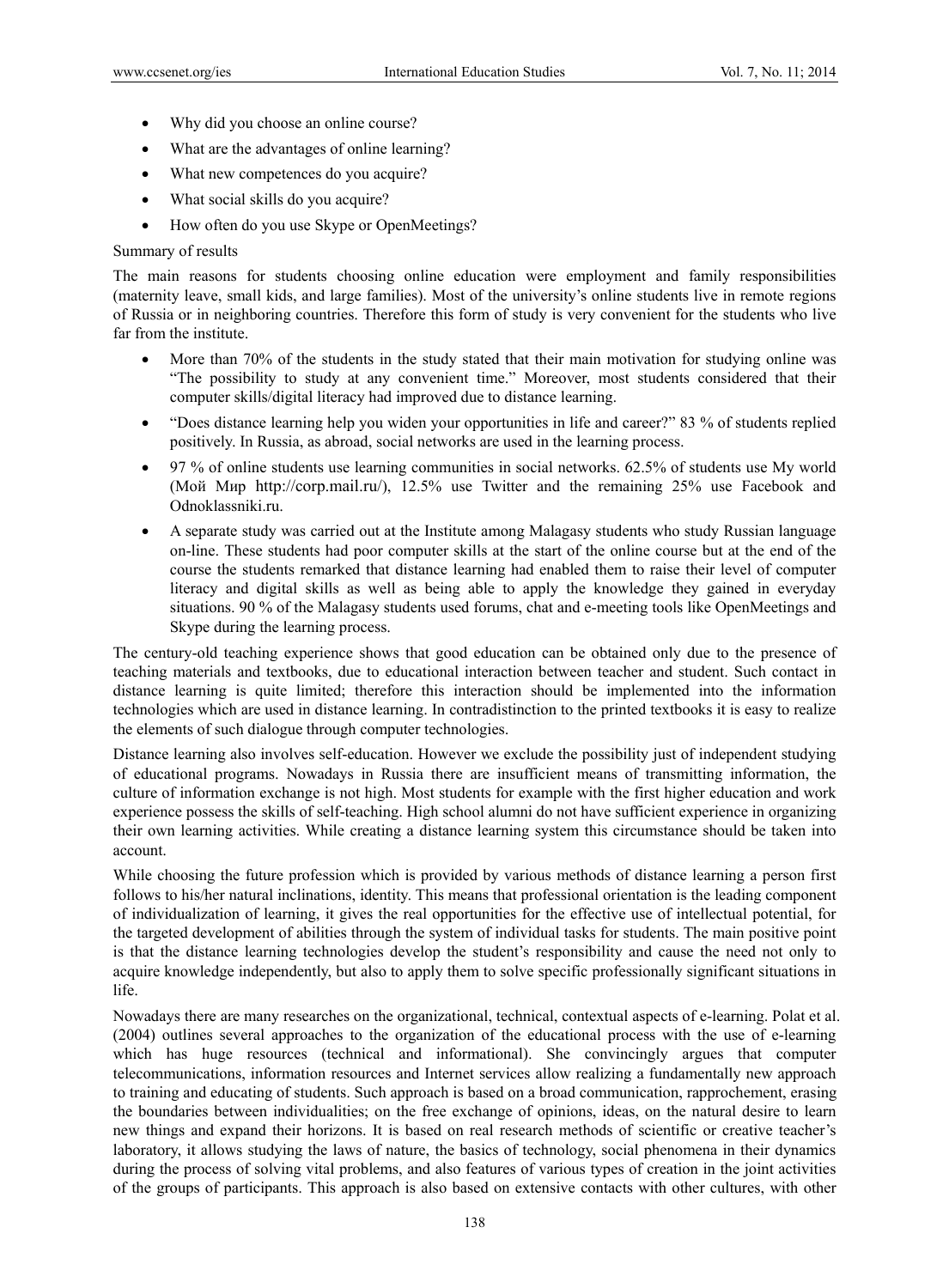people's experiences (Polat et al., 2004). The emotional presence in online environment as a fundamental element in an online community is studied by Cleveland-Innes and Campbell (2012)*.* The influence of culture on students' learning and engagement in asynchronous learning networks is studied by Uzuner (2009). Many scientists in their researches study the problem of group facilitation, student support (Jung & Hong, 2014), pedagogical roles and competencies of university teachers practicing in the e-learning environment (Carril, Sanmamed, & Selles, 2013). The Pedagogy of mobile learning in supporting distance learners, the problem of interaction in distance education was investigated in research of Makoe (2012), Daniel and Marquis (1979), and Bernard et al. (2009).

After reviewing the researches we can conclude that there is a need to deeper study the problem of psycho-pedagogical development of distance learning system. Distance learning is often presented as algorithmic system, which is strictly regulated. But the person factor is out of sight in many researches. In this regard, it is necessary to consider three groups of participants and subjects of educational process organized with distance learning technologies whose psychological state influence the quality of education.

First group of people – assistance team (managers, IT-specialists who coordinate the educational process). The main task of this group of people is the selection of staff to accompany the educational process. This group of employees must be constantly in sight of the head of educational institution. They should be taught to reflect, to understand the complexity of the problems and to help students in their decisions, to provide the services.

In opinion of Brushlinsky, reflection is a peculiar way of an active attitude to his/her own life, which begins to develop at the early stages of ontogenesis (Brushlinsky, 2003). In the process of education social and psychological skills of the students such as transformative activity, integrity, autonomy, freedom of action, harmony, focus and awareness are developed. Reflective subject can be considered as a facilitator. Facilitation is the result of moral and behavioral manifestations of reflective subject.

## **3. Facilitation in Distance Learning**

Facilitation involves mentalizing organization of group and individual work aimed at identifying the difficulties in learning activities and at teaching subjects to assist them in achieving the result. Implementation of facilitation approach improves the efficiency of group work, allows engaging all subjects in activities, revealing the potential of teaching subjects.

Teacher is the main figure in the educational process, but many high school teachers begin to work without adequate psychological and pedagogical training. They possess the knowledge in their specialized area, but poorly represent problems of students. Many teachers believe that the students must regularly develop their own study themselves, they must look for teachers to solve the difficulties that arise, but the teachers do not overlook the fact that not all students are motivated to study for some reasons (life problems, restrictions in health, etc.). A survey of students' satisfaction by the process of teaching and tutor support of their learning activities shows the following unresolved problems: "teacher does not often respond to questions from the students", "tasks sometimes are too difficult and uninteresting", "teacher is indifferent to student success", etc. One of the reasons of indifferent attitude of the students to study is the lack of teachers' knowledge and use of technology facilitation. It is connected, primarily, with the poor training of teachers in the field of pedagogy and psychology. Teachers cannot and do not want to be around and together with the students when they have difficulties such as lack of skills, of knowledge, depression associated with various life circumstances, apathy, changing social values and priorities and others. Observations of the work show that only a few of them have the ability to guess the sensitive and momentary state of students. Most of the teachers have the following position–"student must find the decision of difficult situation himself/himself". The students become unmotivated and they drop out of the course.

In order to develop facilitation skills we have created a system of raising teachers' facilitation skills. In the beginning of every year we organize courses with the objective of raising teachers' ICT skills and their psychological-pedagogical competence. These courses include issues of providing facilitation and motivation of students. This starts with a theoretical orientation and includes the following themes: "Humane pedagogy as the theoretical basis of facilitation", "Tolerance in the educational process", "Technology of facilitation", "Study and reflection", "What does it mean to be a sensitive person?".

The main point of these lessons is that they are carried out in training way and they are finished by visualization, which allows to "pass through yourself - through consciousness and heart". The lessons create empathy and eidetism, actualizing the skills of putting yourself in the student's place that positively influence the psychological assistance in the educational process. Such common training of teachers to prepare them for their online teaching using Skype and Open Meetings systems. Using these systems allows a maximum level of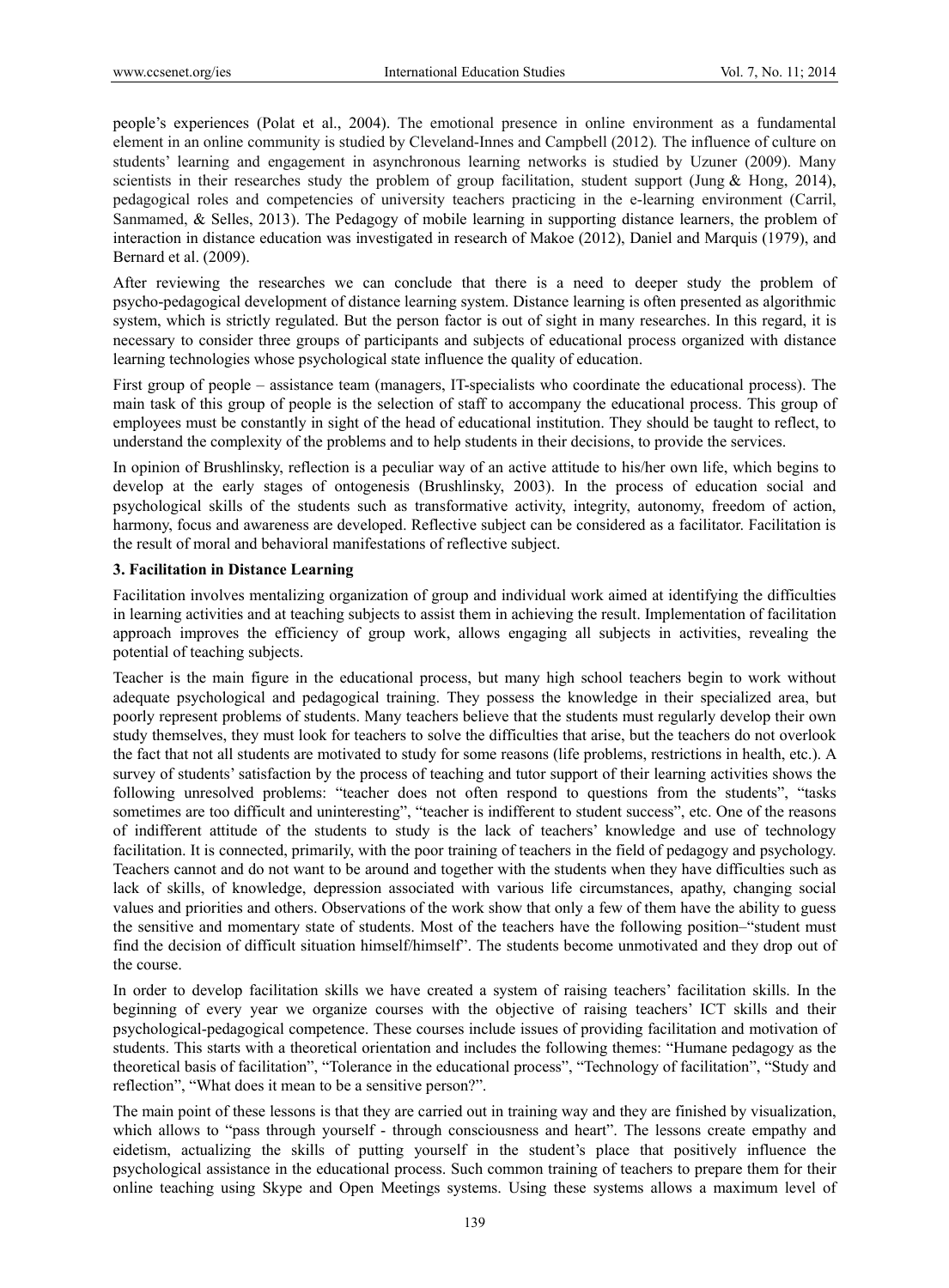contact in an online environment. In addition to the skills mentioned above the teachers should possess certain elements of acting, because the e-meeting environment puts focus on expressive elements such as the teacher's facial expressions, gesture, tone of voice and look and these factors should suit the plan of the lesson and assist facilitation. Our practice shows that students and teachers feel psychological barriers when they communicate on-line at first. Maybe the reason is imperfect speech: tongue-tied, inexpressiveness, poverty of speech, definite stylistic errors. There are some cases when students and teachers are lost, are ashamed to say, are critical about their image when they look at themselves on a monitor or a screen. That causes a reluctance to appear on screen and use such interactive tools. This reluctance can be overcome by pre-training in using on-line tools. Video-training takes place before the beginning of on-line lessons using Skype and OpenMeetings. Students and teachers are offered short texts of performance, which consist of expressive phrases and sentences. After pronunciation of these texts first by reading on paper, then by rote in the most expressive way, self-analysis and self-assessment takes place. Frequently the teachers are dissatisfied with their facial expression and tone of voice in the recorded sessions. At this point they receive training from a public speaking expert who will work with the speaker, reducing stress and helping to build their confidence. Training continues until the teacher is fully able to perform in their role of speaker/lecturer with freedom of expression. These video training sessions are the part of our media culture lessons (media culture – is a collection of ICT tools developed during the cultural and historical development in order to create public consciousness and socialization of person). After this we intend to develop a sequence of training actions to develop teachers' online facilitation skills.

Here is a description of facilitation technology which can be used in the educational process using distance learning technologies:

Step № 1. Place the students toward yourself and creation of educational motivation. Teacher greets the students with a smile. Possible forms of appeal: "Good day! (Good morning!) I greet you and invite you to overcome the several barriers on the way to achieve new top of acquiring amazing science (the name of the course). I remembered you with the warmth because I imagined your beautiful faces, smiles, curious eyes. I am sure that our time devoted to the search of scientific truth will be useful not only for you, but for me too. The pedagogue starts to work according to his curricula, permanently involving the students in partnership, in active work, using interactive methods which he has. These are the following methods: brainstorm, case-method, problem studying, heuristic methods, dialogue, different role and action games, development of joint projects, etc. Pedagogue-facilitator should possess high sensitiveness, should be able to recognize the meaning of facial expressions and gestures, feel inner state of students. Pedagogue should be able to scan the inner state of students and find the way of help and to solve problems in time. One of the reasons which cause the difficulties during on-line training is the difference in temperament of teachers and students. Sometimes a teacher-choleric teaches very rapidly, requires the same fast response from students, and speaks rapidly during expression of his thoughts, interrupts, wedging in the process of expression thoughts, thereby confusing the students. The same situation is observed from student's side. Another extreme point is on-line communication of teacher-phlegmatic, also-melancholic. Colorless and boring speech of such teacher discourages student's desire to study, distract even when there is external exertion of teacher attentiveness. Such teacher should use more illustrative material, Power Point Presentations; vary the lessons with more active involvement of students. In this way the teacher can permanently observe the students, their facial expressions, and their mood. Real pedagogue-facilitator, who is working at the level of improvisation, is able to correct the student's mood, support positive spirit of the whole group, whereby providing psychological comfort of the whole group and separate students. In the end of the lessons, teacher- facilitator summarizes the training material and offers students to visualize it. Teacher find the possibility to emphasize the participation of each student, also express his expectations from the students who were not involved in the interactive lesson. Completion of lesson is a responsible process, because the beginning and the end of the lesson is more remembered according to the laws of social psychology. The lesson finishes with the visualization of training material, repeat of general, most important elements of studied training material. Also the important element of the final stage of the lesson is self-assessment of students. Students share their feelings about their own activity or conversely passivity at the lesson; offer their suggestions about the ways how to improve the lessons and their possibilities to bring definite improvements to enhance the work of students and teachers.

Using the tools of facilitation requires the teacher to possess definite features and to have them in everyday pedagogical process. We can argue that the teacher, who recognized the importance of facilitation technology acquirement, should carry out some kind of audit of his knowledge and skill in this area. Teacher gets missing knowledge from different scientific sources, Internet and refresher courses.

One of the difficult problems is self-development of pedagogue's sensitiveness. His problem can't be solved only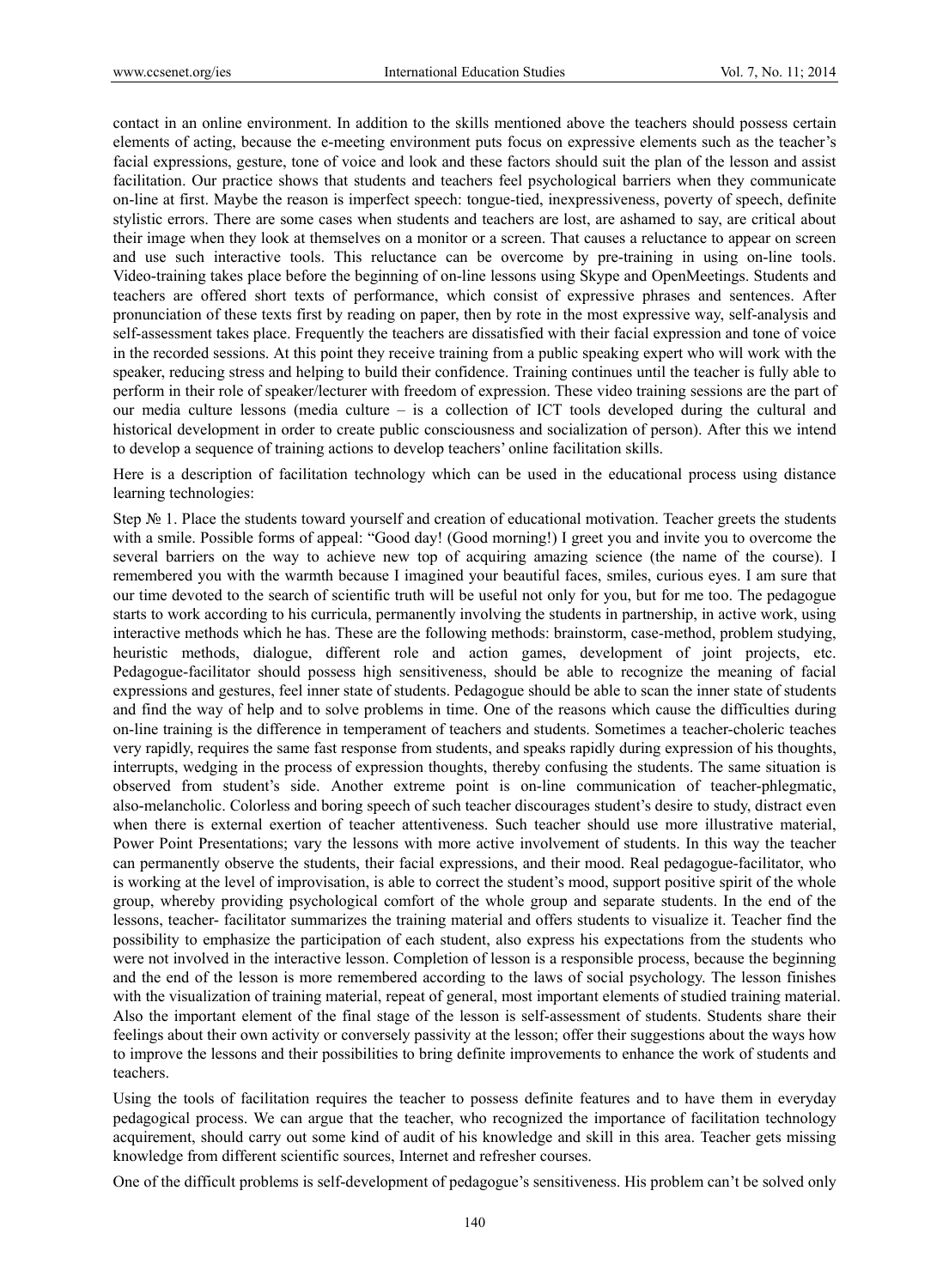by studying on the courses. There are two ways of solving this problem: first way–participation in special trainings; second way–introspection. Introspection (lat. "introspecto", look inside)–method which allows to imagine your essence, structure, organization. This is the method of observation of your own mental processes without use of any tools and standards. The main point is that teachers have become reflective subjects. Reflection mechanism includes mental set of questions and mental answers to the questions: what does happen with my students at this time? Do we understand each other? Do I build relationships with the students in a right way? What do I need to change in my actions right now? How can I stimulate and motivate my students? What do I need to change in my communication with every student? Practice shows that less than half of teachers possess this feature. Usually, these are the teachers with deep knowledge in the area of human personality, pedagogical anthropology and pedagogical psychology, oriented at the students. The formation of facilitator features requires the lessons in training groups, where the tolerance and orientation to the interests and students personality forms with the suggestopedia methods. The main point is that the facilitation must bring the satisfaction to teachers, to enrich them by new positive emotions, in the end, to provide them professional competence growth and personal self-development.

## **4. Quality Assurance in Distance Learning Education**

In modern educational community there is a point of view that distance education is presented as a universal system that allows citizens to put education on the stream. Due to this approach it is enough to have a software product (an educational portal), teachers, teaching materials (the "three pillars"), and then the system «will work». However, we believe that these "three pillars", which provide the basic scientific-methodological and material base are insufficient. We should take into account a number of other factors and organizational and pedagogical conditions when we create a unique model to an educational institution.

We suppose that there are three main conditions which create the basis of distance learning quality: quality of educational resources (learning content); quality of teachers (their professional competency); material-technical basis of educational environment. There are other problems which should be solved such as unwillingness of students for self-study; lack of motivation of the teaching staff for individualized learning system; unavailability of teaching staff to work in a virtual learning environment, a commitment to the well-established traditional system of education. The imperfection of the legal framework of distance learning should be also mentioned. There is a need to fit into the existing legal framework, which does not allow the full implementation of all types of distance learning.

The relevance of problem of quality in the distance learning system is of high demand in the context of implementing distance learning technologies in Russian educational system. The quality of education is becoming more important because of the specifics of this field of education (short period of training, mostly adult contingent of students, the need for compliance with the requirements of the market of educational services, etc.).

Problems of management and marketing, technical, technological, educational and methodological support are the main components of quality of distance learning (Figure 1).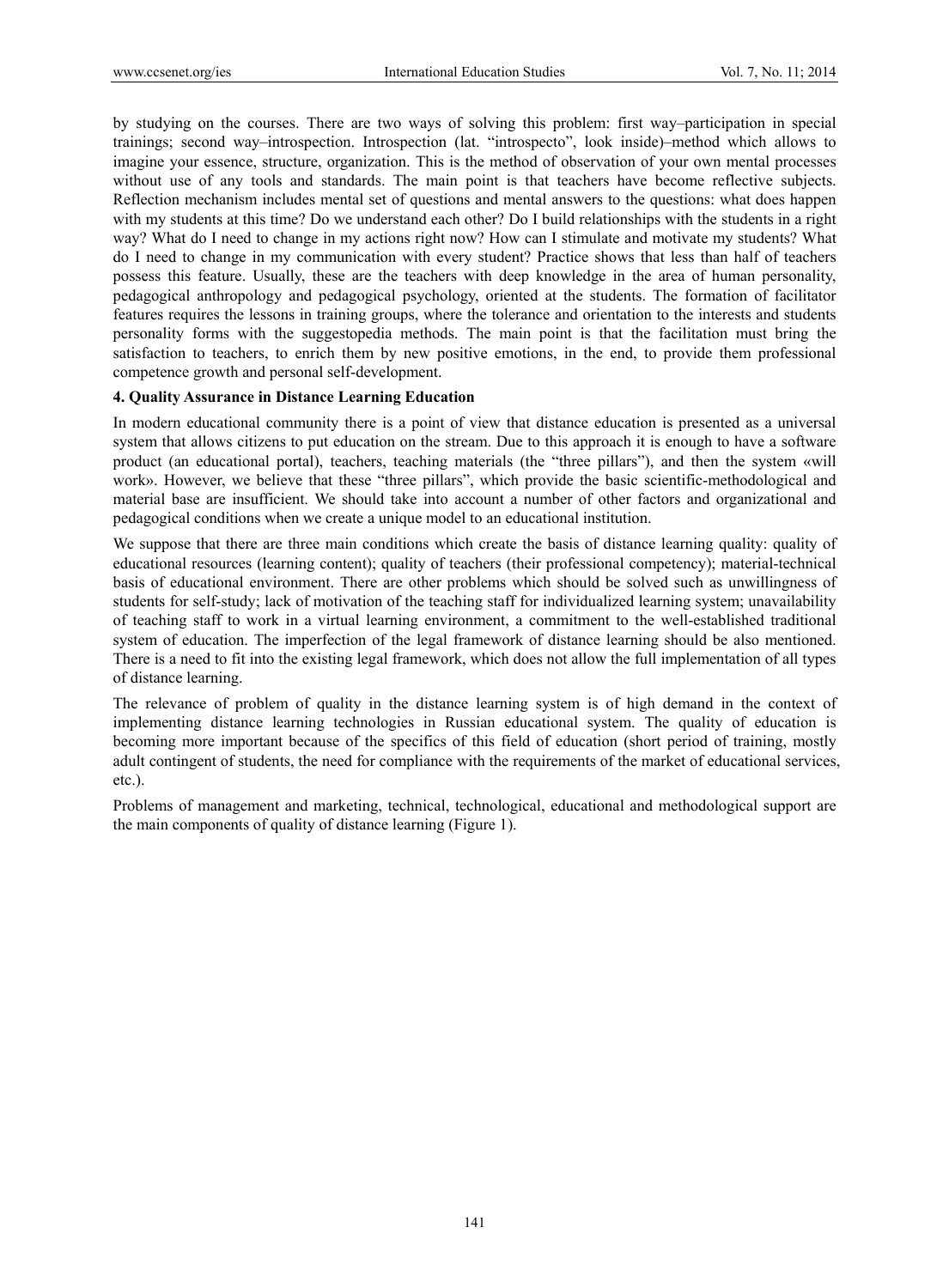

Figure 1. Educational environment of distance learning

## -Student

A key figure in the educational process is a student. Quality of students' knowledge depends on its ability to learn (skills, the zone of proximal and actual development, the presence or absence of abilities to perform independent work, communication skills, the ability to systematize the educational material, level of motivation, speed of thinking, diligence, etc.). Twice a year we carry out a survey among students in order to reveal the level of their satisfaction by the educational process, also to reveal the difficulties they have in education. All students participate in this process. As usual, up to 85 % of students (total amount of students - 2700) answer the questions in the survey. In addition to a survey the students have the opportunity to address their problems and questions to the administrator of e-learning portal MOODLE on technical support, system failures. During the process of improving the portal MOODLE the students suggest to improve interface or portal structure.

Methods of diagnosis: questionnaires, intelligence tests, interviews, observation, sociometry.

## -Teacher

Second key figure in the educational environment of distance learning is a teacher. The teacher also develops the content (educational resources), he/she is also a tutor (consultant). Systematic meetings – seminars with teachers, where the quality of educational resources, students problems and appeals are discussed, promote correction of the mistakes and increasing the student's motivation and level of teacher's competency in the field of information technologies and e-pedagogy. The role of communicative skills of the teacher in the system if distance learning is very high. These skills include the abilities of rapid transmission of information online on the basis of a student-centered approach. Rapid response to changes in student's mood, their learning skills, increase or decrease in learning motivation of students are the most important aspects of teacher's professional competency. Computer skills, ability to work with a large massive of information, skills in psychological support are diagnosed in the system of open and distance learning (ODL).

Methods of diagnosis of proficiency, including the identification of professional skills: organizational, communicative, skills in designing and engineering, observation, expert evaluation, self-observation, questionnaires, rating of teachers, self-assessment of students, conversations.

-Technological component (methods, educational technologies, pedagogical tools and techniques)

This component requires special attention because the process of e-learning and teaching is specific: first, the educational process is interactive and secondly, it is organized on the basis of a individualization of study, thirdly, the big role is given to the independent work of students. Distance learning should be considered from the perspective of innovation, requiring innovative approaches as to the organization of the educational process, and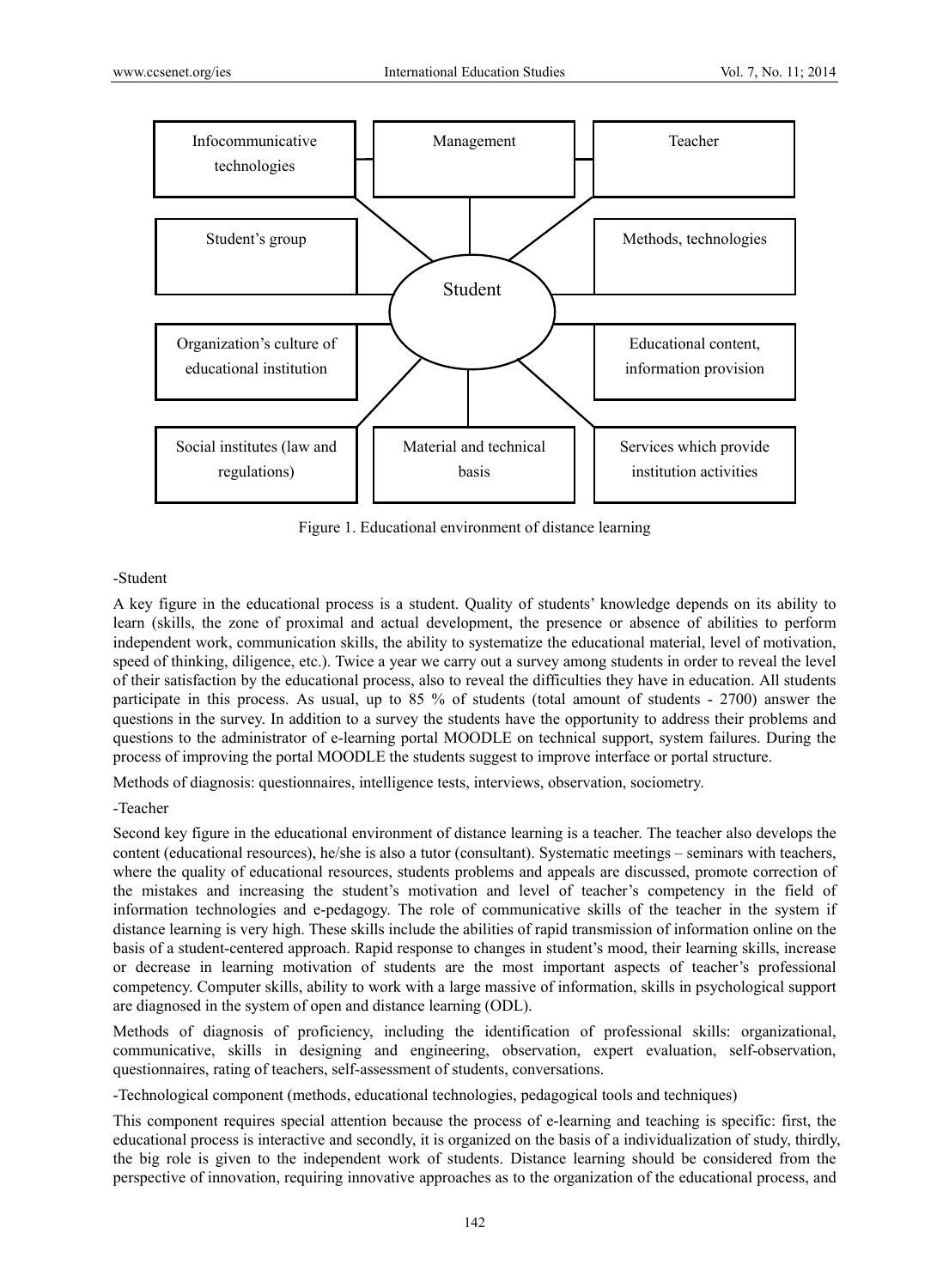to the training of teachers, who are required to possess innovative technologies, methods and means of teaching which provide an interactive educational process and stimulate the independence of students (Akhmetova, 2007).

–Informational component (educational content, information providing)

Tremendous role in the effectiveness of distance learning belongs to information provision of educational process. The student's activity depends on the quality of educational material which is located on the server, or in a case (CD) or on any media (TV and video facilities). Distance learning facilitates the use of the massive of information in the educational process, which is being improved and updated permanently. It is very important because in many areas of knowledge by the time the student finishes high school the education material becomes out of date.

Methods of expertising this component: a content-analysis of information resources, the survey of students in order to reveal the effectiveness of educational technologies, testing student's knowledge.

#### - Social (institutional) component

The institutional component is usually not considered by researchers of distance learning system. However, this aspect of distance learning requires special researches because the popularity of distance learning depends not only on the existing system of values and priorities, but also on the commitment of the population to the different social traditions and systems of learning that may have formed in a particular educational institution, or even the region.

#### - Material and technical component

Student's success and professionalism of graduates depends on the material - technical basis which ensures the educational process. Technical equipment as an essential condition to ensure the quality of distance education should be in the focus in preparation for the implementation of educational programs by distant form. Best practices of distance learning in foreign countries and in Russia show that the quality of students' knowledge depends on the quality of distance learning technologies, information communication channels.

-Organizational culture and the service of support of the educational process is reflected in the organizational culture of educational institution

 There is a need to provide the general scientific-methodic culture of teachers, their willingness to "plunge" into the innovation environment. The most difficult is to assure the openness of teachers, their accessibility by special communicative channels: e-mail, phone, Skype, etc.

#### -Managerial component

Distance learning is a system which is managed. This statement is very important, because the organization of distance learning requires a detailed analysis of the development and station of all the factors of the educational environment. Quality management in this area is the basic key to the quality of the entire system, so the selection, training personnel, their continuing education and self-education are the basic conditions to ensure successful implementation of distance learning - from idea to realization!

Quality of educational resources is a third key component of quality. Teachers are the developers of electronic textbooks for students who do not want to be trained by e-learning portal. Using the electronic textbooks is convenient in cases where students do not have access to the Internet, do not like the Internet and use e-textbooks in electronic format (CD) or in print. Teachers receive regular consultations in the methodical center of the Institute of Distance Learning (Institute of Economics, Management and Law, Kazan, Russia) and at the Technical Assistance Center of the Institute.

One of the modern learning management system (LMS) is Moodle, which was adapted by the group of specialist of the Institute of Distance Learning (Akhmetova, Vorontsova, & Morozova, 2013). One of the advantages of MOODLE is the opportunity to use it freely. Another important advantage of it is that it is open-source (license GNU GPL), which allows to adapt the system to the specifics of the tasks of the university, which should be solved by the system. MOODLE system offers a set of interactive elements to fill the content of the course: lectures, resources, surveys, assignments, tests, glossaries, forums, chat, video conferencing, etc. MOODLE automatically provides information on the activities of students and teachers (Akhmetova, 2009).

Organizational culture of the educational process plays an important role in quality assurance of knowledge and learning process. Our practice shows that the culture of educational process assurance consists of many indicators: organization of schedule, recording of student's success, variety of effective interactive technologies, material and technical basis of classes. The system of educational institution management IDIS allows to make the educational process more transparent and available for all – teachers, students, also it allows to unify the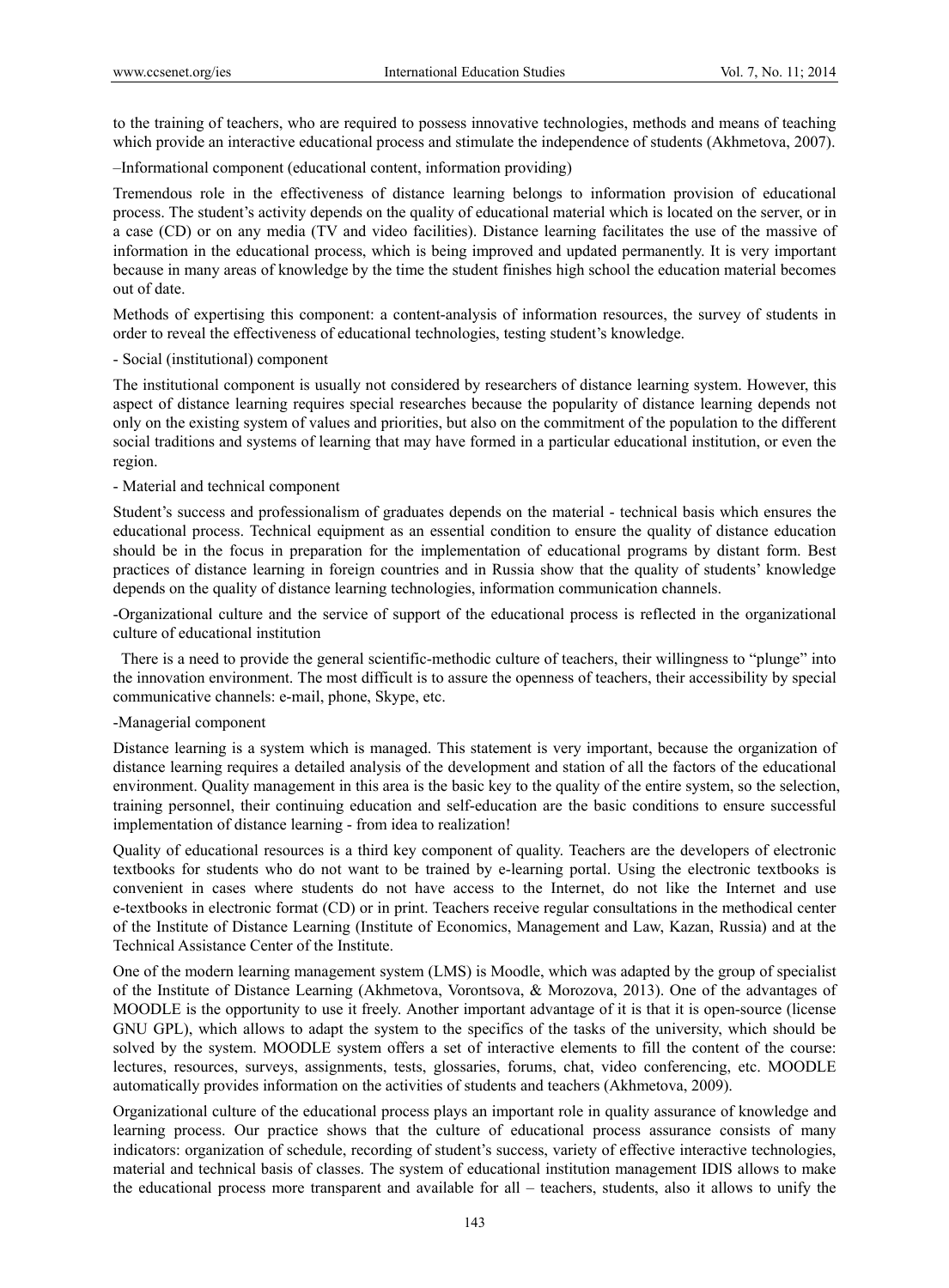system of recording the level of knowledge of students who studies by full-time, part-time and by distant form.

In order to improve the quality of distance learning we study the experience of European organizations in the quality assurance in e-learning. European Foundation for Quality Assurance in E-learning EFQUEL is an independent accreditation agency which was founded in 2005. It has more than 120 institutional members from all over Europe and beyond–the members represent all educational sectors, schools, higher education institutions and vocational education and training organizations. In 2011 Institute of Economics, Management and Law (Kazan, Russia) became a member of EFQUEL.

EFQUEL uses the following criteria in order to evaluate the quality of e-learning in the educational institutions: strategy and e-learning, commitment to innovation, resources for e-learning, students support, technology and equipment, learning processes, assessment of Learning, Human Resources Development (Note 1). Monitoring of e-learning quality allows us to permanently track the development of the whole system and of each student.

## **5. Distance learning Facilities for Inclusive Education**

Inclusive education involves the joint training of people with different educational needs and opportunities. This means that the educational process is organized by the interaction of all participants in the educational process and those who are classified as "without any disabilities", and those who have "special educational needs." Is it possible to organize distance learning interaction between students and teachers due to the implementation of inclusive approach.

Distance learning involves independent study of the student (child), using the help of a teacher (tutor). An inclusive approach is considered to involve all students in co-curricular activities. One of the main objectives of inclusive education - the development of social skills: communication, labor, and the development of tolerance and peace. To implement this task is not enough to "communicate" with a computer and a teacher, you need the group interaction. Consequently, the teacher needs to involve people with disabilities (HIA) in group training and social activities.

Despite the fact that distance learning almost doesn't allow to realize inclusive approach there are some opportunities to organize group work in the educational process. However, in our opinion, there is a certain possibility of organizing a small group interaction in the learning process. Such capabilities are realized through a variety of technologies and tools of distance learning. Let's look at some of them:

1) "Chat" is designed to organize discussions and business games in real time. There are such services as "Messaging", "Comment" which are intended for individual communication between the teacher and the student: reviewing students homework, discussing individual learning problems. Users are able to exchange text messages. Teachers direct group interaction by his/her questions in chat.

2) "Forum" is used to organize the discussion, when students can be grouped by topic. Each participant of Forum can add to his/her comment on the topic of discussion after creating it.

3) Tool "Electronic videoconferencing"–asynchronous communication environment, which can be used for the cooperation between students and teachers. This tool is a structured forum where it is possible to write an opinion, ask a question and read the answers of other participants. Electronic conferences can be organized within the local network of schools for seminars, discussions, etc. Asynchronous mode promotes reflection and, accordingly, reasonableness of questions and answers, and the possibility of using any type of files (graphics, sound, animation) which make such virtual seminars more effective.

4) Tool "videoconferencing" is synchronous, the participants interact in real time. Here one-on-one chat (consultation), one-to-many (lecture), many-to-many (teleconference) are available. This communication technology is currently used primarily in higher educational institutions, with an extensive network of branches. The main barrier for widespread use is expensive equipment, which is not always available in local training centers (branches) of the head of the institution.

5) Creating group projects by the participants of the educational process. Development of projects with the use of the virtual space can reach a large number of students. During the development of project the teacher organizes discussions in online mode, taking into account the opinion of each student. Teachers and more active students can act as the moderators. This method is effective in inclusive groups of students in order to develop leadership and communication skills.

Let's define the following means ICT in teaching people with disabilities:

‐ standart technologies such as computers which have special built-in functions;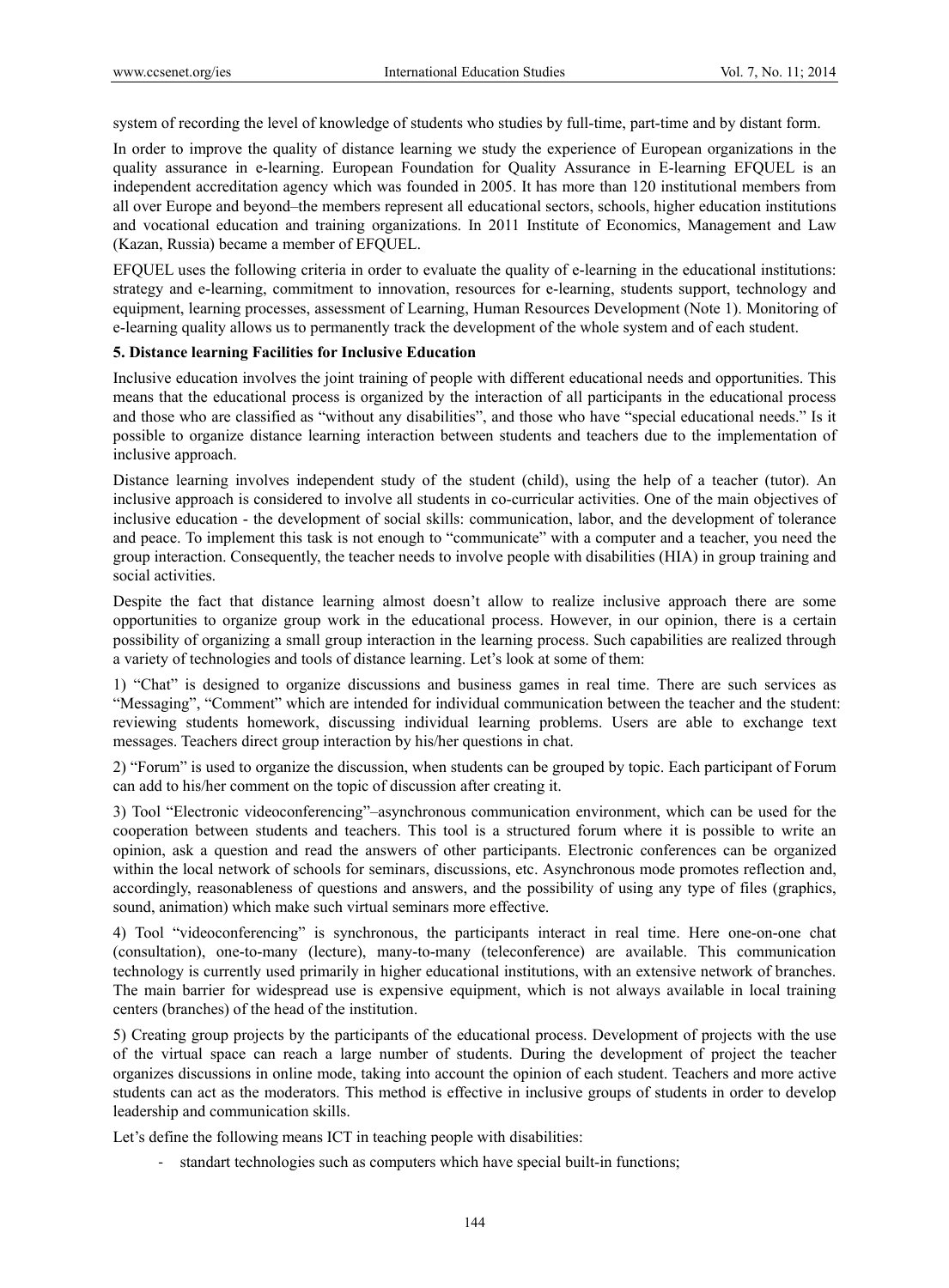- ‐ accessible data formats known as alternative formats: for example, Digital Accessibility Information System, also law-technology formats, such as Braille system;
- ‐ assistive technologies: hearing aids, keyboard with special features,

Thus, ICT is a didactic tool which stimulates new strategy of learning and helps people with disabilities to overcome the barriers in getting new knowledge and communication.

## **6. Conclusion**

Education with the use of distance learning technologies is also applicable for those who are unable to attend educational institutions (military, persons in prisons, women with young children, etc.). However, distance learning cannot be considered as the main form of inclusive education. It is possible to organize the inclusive approach in distance learning taking into account special needs of students and their differences in age, race, religion, sex, ethnicity, etc. Special attention should be paid to the socialization of students in the process of interaction between "exceptional" students with disabilities and other students.

In order to achieve this task the managers and teachers of educational institutions should possess professional skills, knowledge of psychological and physiological characteristics of the students, facilitation skills. Also they should possess the technology of organizing group work in virtual space. It is very important for students to be "heard" by their peer and by the teachers. It increases the self-esteem of "exceptional" students (Akhmetova, 2014).

The problem «inclusive approach in the educational system with the use of distance learning technologies» requires more researches because it is becoming nowadays more relevant in our society.

## **References**

Akhmetova, D. Z. (2007). Paradoxes of distance learning. *Higher Education*, *3*, 57-63.

- Akhmetova, D. Z. (2008). Everything started with an idea. *Pedagogical Education and Science*, *4*, 34-38.
- Akhmetova, D. Z. (2009). *Distance learning: From idea to realization* (p. 175). Kazan: Poznaniye, Institute of Economics, Management and Law.
- Akhmetova, D. Z. (2014). *Incusive approach to the psycho-pedagogical assistance of learning using distance learning technologies* (p. 64). Kazan: Poznaniye, Institute of Economics, Management and Law.
- Akhmetova, D., Vorontsova, L., & Morozova, I. (2013). The experience of a Distance Learning Organization in a Higher Private Educational Institution in the Republic of Tatarstan (Russia): From idea to realization. *The International Review of Research in Open and Distance Learning*, *14*(3), 508-518. Retrieved from http://www.irrodl.org/index.php/irrodl/article/view/1428
- Bernard, R. M., Abrami, P. C., Borokhovski, E., Wade, A., Tamim, R., & Surkes, M. A (2009). A meta-analysis of three interaction treatments in distance education. *Review of Educational Research*, *79*(3), 1243-1289.
- Brushlinskiy, A. (2003). *Psychology of subject* (p. 272). S. Petesburg, Aleteya.
- Carril, P., Sanmamed, M., & Selles, N. (2013). Pedagogical roles and competences of University Teachers Practicing in the E-Learning Environment. *The International Review of Research in Open and Distance Learning*; *14*(3), 1462-1487. Retrieved from http://www.irrodl.org/index.php/irrodl/article/view/1477/2613
- Cleveland-Innes, M., & Campbell, P. (2012). Emotional Presence, Learning, and the Online Learning Environment. *The International Review of Research in Open and Distance Learning*, *13*(4), 269-292. Retrieved from http://www.irrodl.org/index.php/irrodl/article/view/1234/2347
- Daniel, J., & Marquis, C. (1979). Interaction and independence: Getting the mixture right. *Teaching at a Distance*, *15*, 25-44.
- Jung, I., & Hong, S. (2014). An elaborated model of Student Support to Allow for Gender Considerations in Asian Distance Education. *The International Review of Research in Open and Distance Learning*, *15*(2), 170-188. Retrieved from http://www.irrodl.org/index.php/irrodl/article/view/1604/2888
- Makoe, M. (2012). *Bridging the Distance: The Pedagogy of Mobile Learning in Supporting Distance Learners*.
- Polat, E., Bukharkina, M., & Moiseeva, M. (2004). *Theory and practice of distance learning* (p. 416). Academy.
- Uzuner, S. (2009). Questions of Culture in Distance Learning. *The International Review of Research in Open and Distance Learning*, *10*(3), 1-19. Retrieved from http://www.irrodl.org/index.php/irrodl/article/view/690/1305